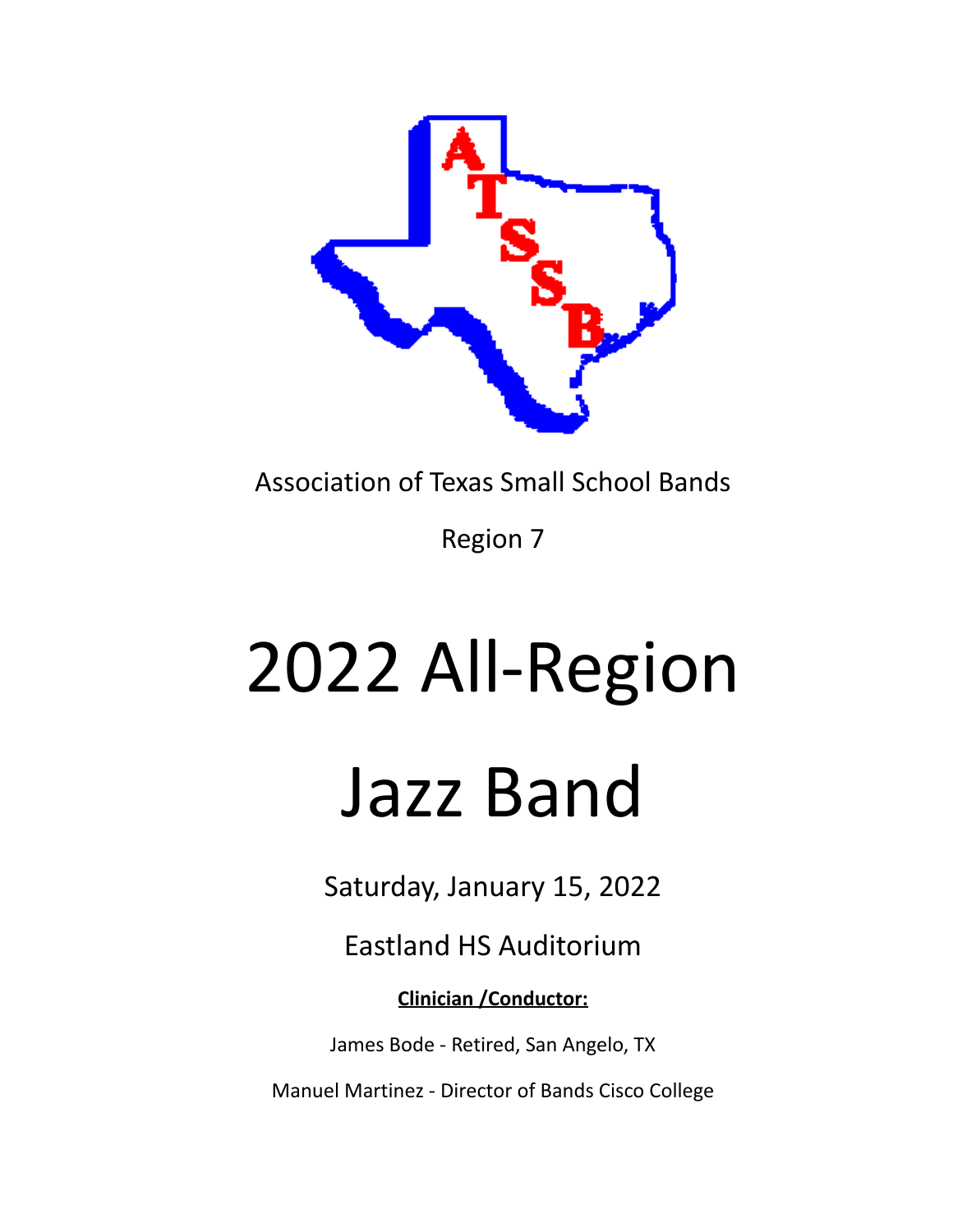#### **Program to be Selected from the Following:**

*I Can't Stop Loving You -* arr. Quincy Jones *I Remember Stan* - Lennis Niehaus *Slow Walking* - Mike Barone *A Little Blues, Please -* Sammy Nestico *Frankenstein -* Winter arr. James Bode

# **2022 ATSSB Region 7 Jazz Band 1 Personnel**

| Alto Sax             |              | Tenor Trombone       |              |
|----------------------|--------------|----------------------|--------------|
| <b>Myles Thomas</b>  | Hirschi      | Tate Dunlap          | Graham       |
| Dawson Grubbs        | Graham       | <b>Emery Nehring</b> | Stephenville |
| Tenor Sax            |              | Abby Spruiell        | Jowa Park    |
| Caleb Cantu          | Stephenville |                      |              |
| Dyson Shumaker       | Stephenville | <b>Bass Trombone</b> |              |
| <b>Baritone Sax</b>  |              | Thomas Gage          | Graham       |
| James Miller*        | Seymour      | <b>Percussion</b>    |              |
| <u>Trumpet</u>       |              | Aaron Atchley        | Stephenville |
| Carter Cole*         | Stephenville |                      |              |
| Justin Beamsley      | Stephenville | Jazz Piano           |              |
| <b>Charles Ramos</b> | Hirschi      | Samantha Cochran     | Fastland     |
| Matt Jones           | Jowa Park    | <b>Bass Guitar</b>   |              |
|                      |              | Lily Thames          | Olney        |
| Jazz Guitar          |              |                      |              |
|                      |              |                      |              |

Carter Koski Holliday

**Under the Direction of** James Bode

Retired, San Angelo

#### **Program to be Selected from the Following:**

*5.4 on the Richter Scale -* Larry Neeck *Backatown*- Troy Andrews arr. John Wasson *It's Got That Swing!* - Blair Bielawski *Hola, Senior Loco!*- Victor Lopez *Moondance* - Van Morrison Arr. Mike Story

# **2022 ATSSB Region 7 Jazz Band 2 Personnel**

| <u>Alto Sax</u>       |              | <b>Tenor Trombone</b>  |              |
|-----------------------|--------------|------------------------|--------------|
| Emma Horton           | Jowa Park    | <b>Taylor Robinson</b> | Olney        |
| Hayden Robinson       | Olney        |                        |              |
| Tenor Sax             |              |                        |              |
| Andre Guajardo        | Stephenville |                        |              |
| Aidan Loran           | Seymour      | <b>Bass Trombone</b>   |              |
| <b>Baritone Sax</b>   |              | Jeffery Swatsell       | Stephenville |
| Rudi Cochran          | Stephenville | Drums                  |              |
| <b>Trumpet</b>        |              | Carson Pope            | Seymour      |
| Kaydence Walls        | Jowa Park    | Brayden Grubb          | Graham       |
| Anthony Blodgett      | Graham       | <b>Jazz Piano</b>      |              |
| <b>Emilee Riggins</b> | Graham       | Catherine Dockery      | Hirschi      |
| Trinity               |              |                        |              |
| Van Schalkwyk         | Seymour      | <b>Bass Guitar</b>     |              |
|                       |              | Logan Davidson         | Jowa Park    |

**Under the Direction of** Manuel Martinez Cisco College

\*All-state Jazz Band Member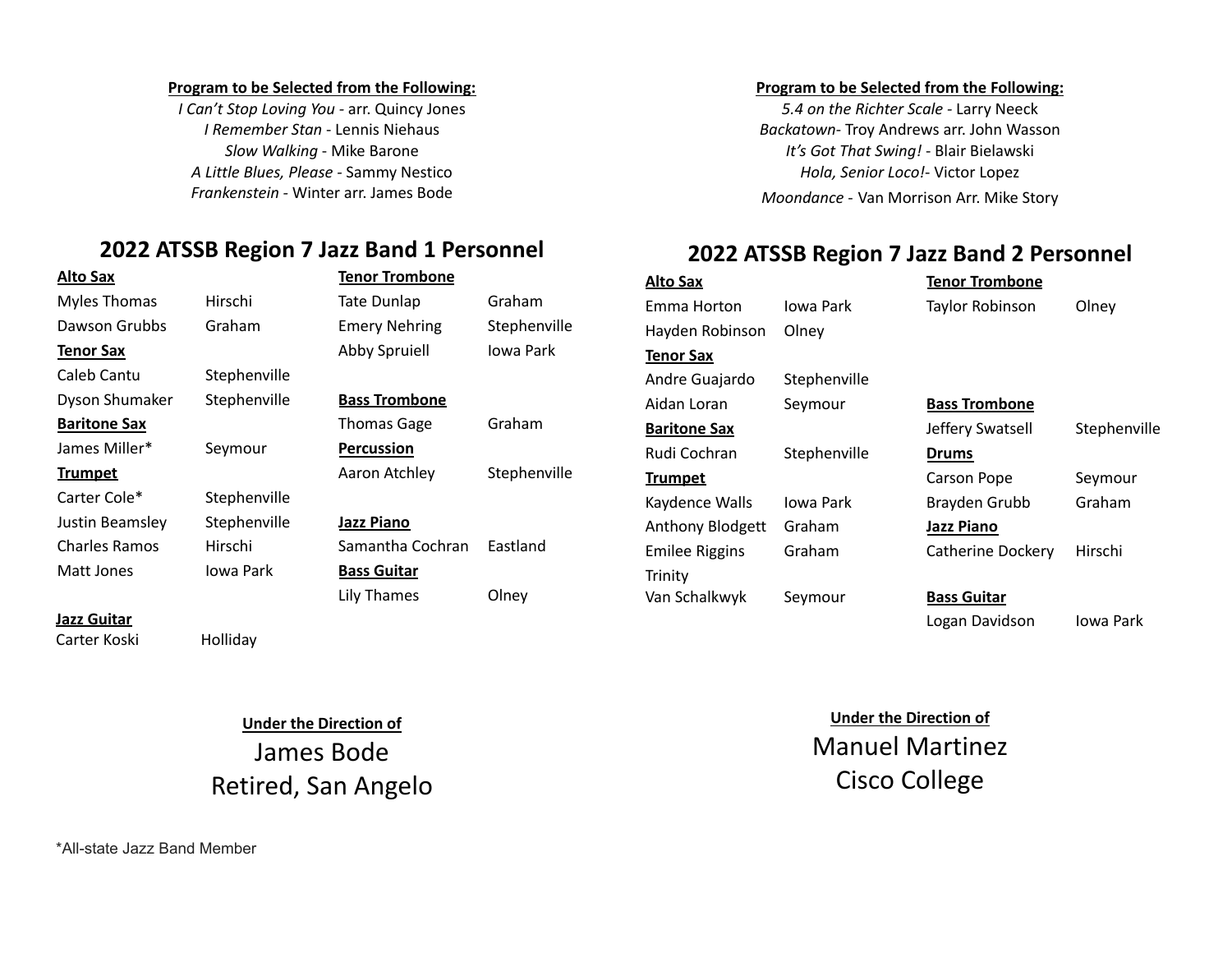# **Jazz Band 2 Clinician: Manuel Martinez, Cisco College**

Manny Martinez is in his 19 th year as Director of Bands at Cisco College. During his tenure, the band has grown in size as well as performance ability and has been very active in exhibition performances throughout the Big Country area. In the Fall of 2019, the band performed at the Christmas Parade benefiting Monroe Carell Jr. Children's Hospital at Vanderbilt University in Nashville, Tennessee. Mr. Martinez is a graduate of West Texas State University now known as West Texas A&M.

He has served as director of bands throughout the state including the communities of Amarillo, Wheeler, Ft. Stockton, Hico, and Alvarado. While in Wheeler and Alvarado, his bands were named TMEA Honor Band runner up finalist, and in addition, the bands at Wheeler and Hico were selected as the State Solo and Ensemble Champions. Mr. Martinez is also serving as Music Minister at Lake Leon Baptist Church in Eastland, Texas.

### **Jazz Band 1 Clinician:**

#### **James Bode, Retired San Angelo, TX**

James Bode is the director and drummer for the West Texas Jazz Orchestra, a 15 piece big band based in San Angelo, Texas. He also performs in the jazz sextet, Jazz Concho, and is principal timpanist in the San Angelo Symphony Orchestra. He holds degrees from The University Of North Texas and The University Of Texas at Austin. Mr. Bode retired after a successful 24 year career band directing career, most recently at Irion County High School. He also taught at Fredericksburg High School, San Angelo Central High School and Angelo State University.

An active adjudicator and clinician for concert, marching and jazz bands, Bode is also an arranger and composer of marching, jazz and concert band music, he has over forty arrangements for bands and percussion groups, as well as the author of "The Smart Drummer", a class percussion method. He is a member of the Texas Music Adjudicators Association, Texas Music Educators Association, Texas Bandmasters Association and the Percussive Arts Society.